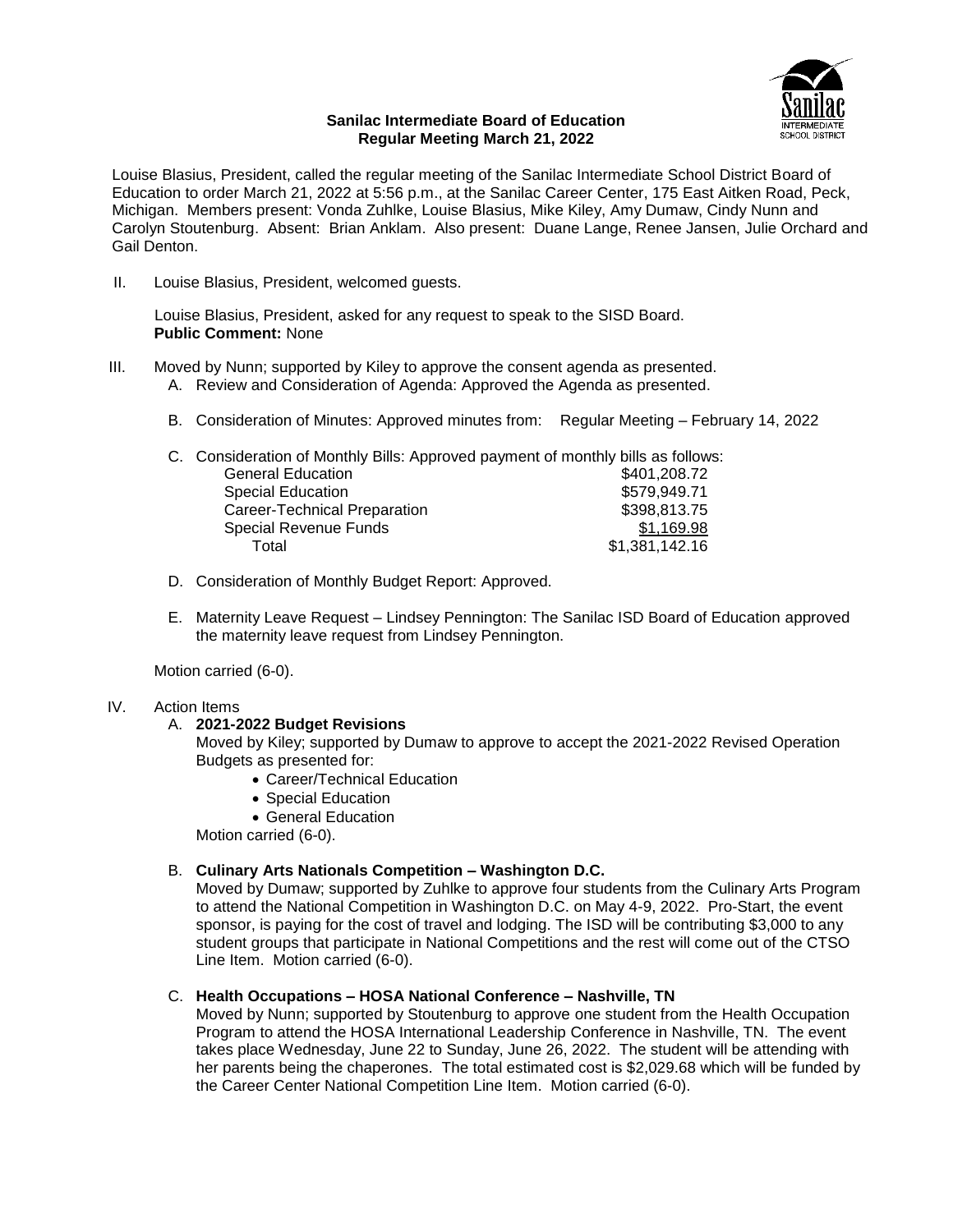# V. **Administrative Reports:**

Duane Lange, Superintendent, presented his Administrative Report.

- Shared the 2022-2023 Preliminary Budget Review information that he is presenting to the local districts for approval.
- Summer maintenance project list was reviewed with the Board of Education.
- Two teams from Construction competed at Delta and the teams took first and second place.

Renee Jansen, Special Education Director, presented her Administrative Report.

VI. **Local Board Reports:** The Sanilac ISD Board of Education members were given the opportunity to report back from the local school district Board of Education.

# VII. **EXECUTIVE SESSION: Executive Session – Purpose: Negotiations**

Moved by Mike Kiley; supported by Carolyn Stoutenburg to convene into closed session at 6:27 p.m. for the purpose of contract negotiations. Roll call was taken:

| Amy Dumaw           | Yes |
|---------------------|-----|
| Mike Kiley          | Yes |
| Louise Blasius      | Yes |
| Vonda Zuhlke        | Yes |
| Carolyn Stoutenburg | Yes |
| Cindy Nunn          | Yes |
|                     |     |

# **Closed Session – Purpose: Negotiations**

Executive Session called to order at 6:27 p.m.

The Sanilac ISD convened into closed session for the purpose of contract negotiations for the Certified Staff.

The Closed Session was duly called according to the laws in the State of Michigan for the purposed of discussing contract negotiations.

Moved by Cindy Nunn; supported by Amy Dumaw to return to Open Session at 6:40 p.m. Roll call was taken:

| Amy Dumaw           | Yes |
|---------------------|-----|
| Mike Kiley          | Yes |
| Louise Blasius      | Yes |
| Vonda Zuhlke        | Yes |
| Carolyn Stoutenburg | Yes |
| Cindy Nunn          | Yes |

After returning to Open Session no action was taken.

# VIII. **EXECUTIVE SESSION: Executive Session – Purpose: Superintendent Evaluation**

Moved Vonda Zuhlke; supported by Amy Dumaw to convene into closed session at 6:41 p.m. for the purpose of Superintendent Evaluation. Roll call was taken:

|   | Yes |
|---|-----|
|   | Yes |
|   | Yes |
|   | Yes |
| - | Yes |
|   |     |